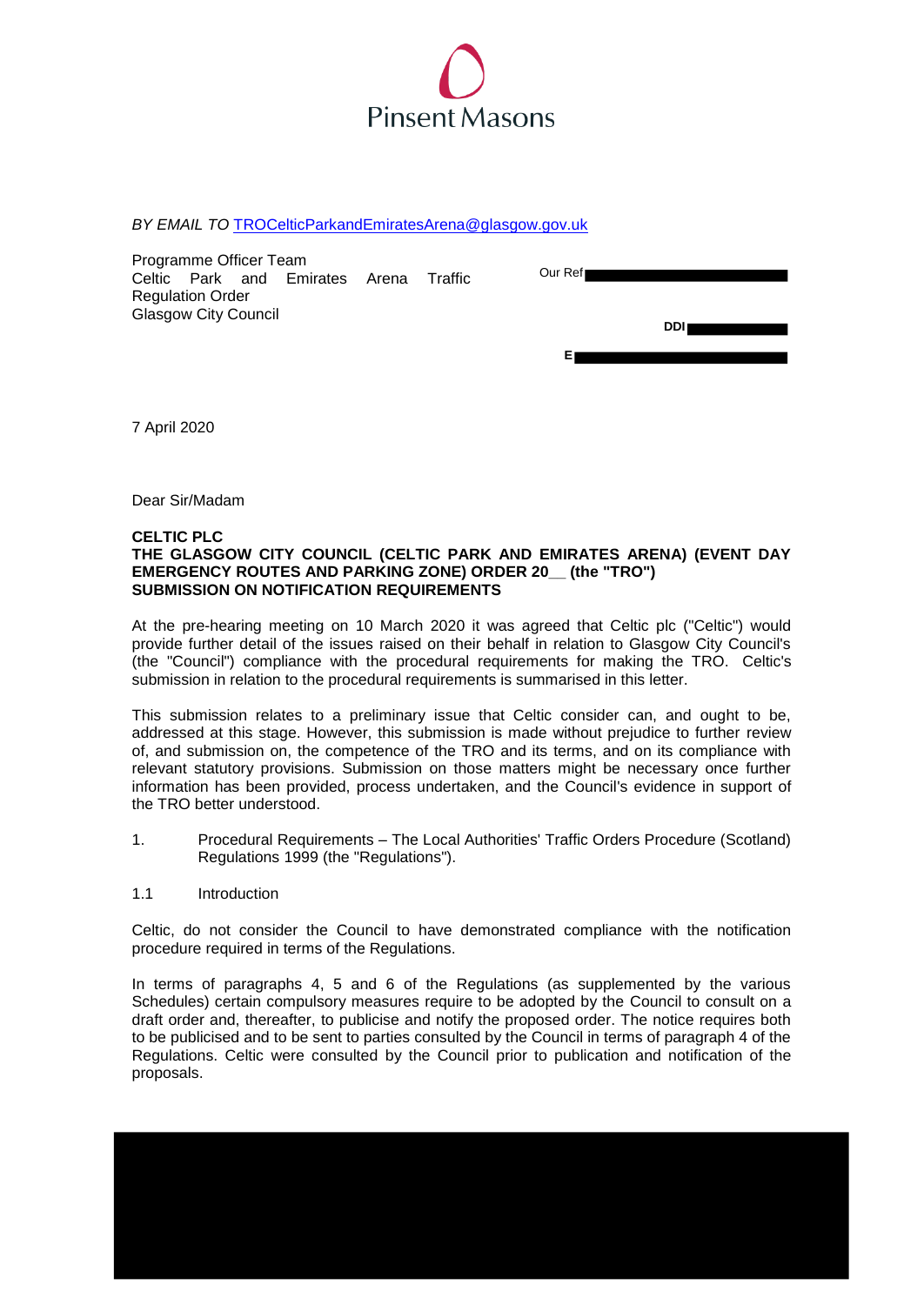The order to be publicised and notified is the order the Council proposes to make (Regulation 2). The Council is not entitled, subsequently, to propose to make a different order not notified or publicised.

The notification requirements, in respect of the proposed order, must be undertaken before making that order. It follows, therefore, that an Order cannot competently or properly be made unless and until these requirements are met.

## 1.2 Pre Hearing Meeting

One of the points raised at the pre hearing meeting was that the order proposed to be made by the Council (the "Draft Order") available to consultees and interested members of the public, did not contain the information necessary to provide the Draft Order with content or notice of the Council's proposals. The Schedules appended to the Draft Order which ought to specify the restrictions proposed by the Draft Order were not populated with details of affected streets. Further, as was also indicated at the pre- hearing meeting there are, in Celtic's submission, additional failings in the notification process and, in particular, the Map relied on by the Council in that process.

The Council has subsequently stated (email from **or subsequently** on behalf of the Council dated 18 March) that the Draft Order made available for public inspection did, in fact, contain the necessary information. Celtic must accept the Council's statement in that regard. However, they make the point also that engagement with the Council's TRO process and with the information relevant to the proposed TRO is more typically secured through access to online materials rather than by visiting a public office as necessary to view the Draft Order. The Notice of Proposals itself refers readers to the Council's website. The material made available online was inaccurate.

The Council has also suggested that criticism of the Relevant Map (as hereinafter defined) does not impact on the competency of the notification process because paragraph 1(3) of Schedule 5 provides that where a discrepancy arises as between the Map and the Order, then the Order should prevail. Celtic does not accept that provision addresses the point in issue for the reasons set out below.

The submissions on the remaining points of challenge are detailed below.

## 1.3 The Relevant Map

The Council is obliged to prepare a map of the proposals in terms of paragraph 15 of the Regulations:-

## *"The relevant map*

*15. The authority shall prepare and keep in connection with the order a map in accordance with the requirements set out in Schedule 5."* 

Schedule 5 paragraph 1 (a) provides that:

"*The map shall clearly indicate by distinctive colours, symbols or markings –* 

*(a) each road to which the order relates……."*

The Council is obliged, after consultation and before making an order, to undertake publication and notification of the proposed order (paragraphs 5 and 6 of the Regulations). The publication and notification requires a Notice of Proposals.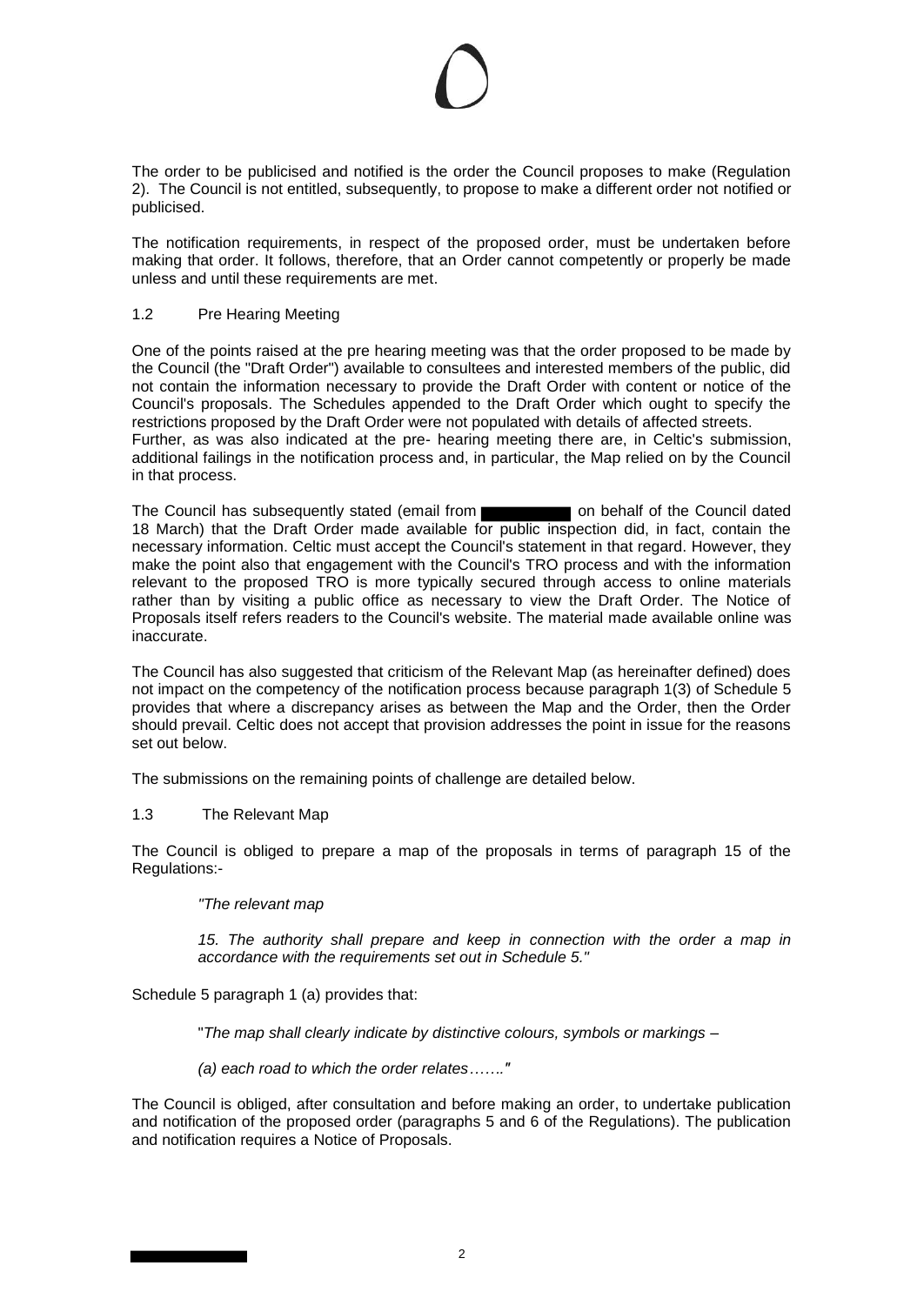The requirements of the Notice of Proposals are specified in Part 1 of Schedule 1 to the Regulations. The Notice of Proposals requires that the Map (the "Relevant Map") be made available for inspection along with the Draft Order.

## *"PART I*

### *PARTICULARS TO BE INCLUDED IN THE NOTICE OF PROPOSALS*

- *1. The name of the authority.*
- *2. The title of the order.*
- *3. A statement of the general nature and effect of the order.*

*……….*

*7. Each address at which a copy of the order, as drafted, a copy of the relevant map, and a copy of the authority's statement of reasons for proposing to make the order can be inspected, and the times when inspection can take place at each such address……………………."*

Schedule 3 to the Regulations further mandates the Council to make the Relevant Map available for inspection as part of the publication and notification process.

*"Schedule 3* 

*REQUIREMENTS AS TO THE AVAILABILITY OF DOCUMENTS FOR INSPECTION* 

*1. There shall be available for inspection at the authority's offices during normal office hours, and (if the authority think fit) at such other places within the authority's area and during such times respectively at those places as the authority may determine, the following documents:–*

*(a) a copy of the order as drafted or made, as the case may be;* 

*(b) a copy of the relevant map;……………"* [Our emphasis]

The Relevant Map is, accordingly, an integral part of the notification and publication of the Draft Order. That notification and publication is intended to provide the information required to inform response and objection to the Draft Order (see paragraph 7 of the Regulations) and the content of the Relevant Map, as noted above, mandated by the Regulations. The objection period commences with publication or notification (as referred to above).

The Council has not complied with this requirement.

Drawing No. EDPC/CP/001 (dated May 2018) is the only map available in respect of this Order and in relation to the notification of this order.

The other maps available in relation to the order (numbered 1-6) are extracts from that larger map and form part of the larger map. We refer to drawing EDPC/CP/001 (dated May 2018) as the "Map".

The Map does not "*clearly indicate by distinctive colours, symbols or markings….each road to which the order relates…….".* That is clear from a review of the Map alongside the list of controls proposed in the various Schedules of the Draft Order. The list of roads and control measures specified in the Schedules to the Draft Order does not accord with the symbols and markings on the Map which, in Celtic's submission, suggests significantly more modest effect than the terms of the Order as expressed in the Schedules. A review of the list of streets and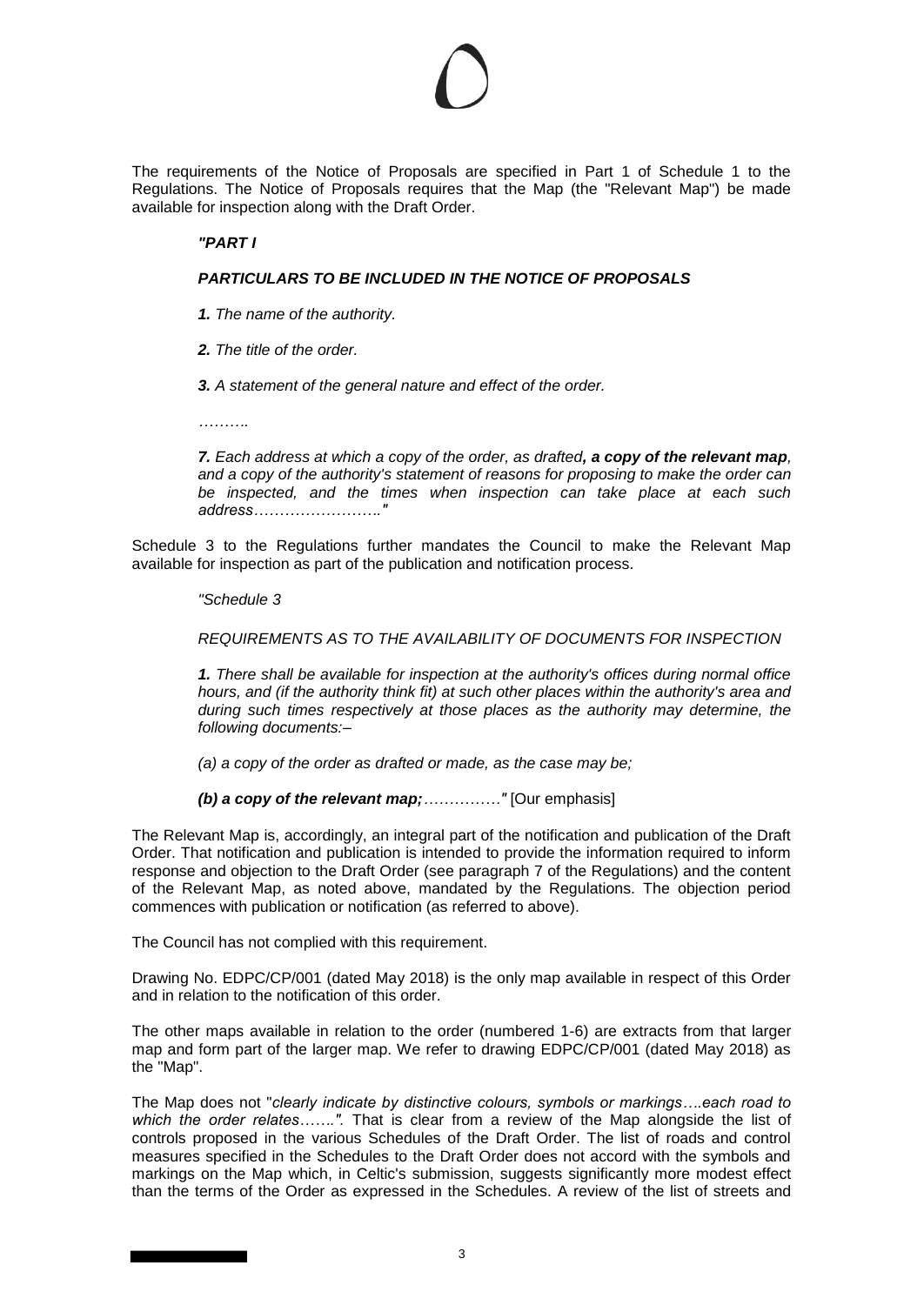areas of restriction specified in the Schedules is more extensive than the roads and restrictions shown on the "Map" (i.e. the "relevant map").

We have identified some examples simply for illustration. The points made are repeated across the area of the proposed TRO. We would invite the Reporters to compare the Map with the Order and the Schedules. In relation to the streets listed below, we have appended extracts from the various plans referred to in the hope that will assist.

- **Claythorn Street.** The Notice of Proposals lists Claythorn Street (which is located in extract Plan 1). Claythorn Street is included in Schedules 1 (no waiting at any time) and 5 (disabled vehicle parking places) to the Draft Order. However, there are no annotations at all in respect of Claythorn Street on extract Plan 1. Further, Claythorn Street is outside the broken blue line indicating the proposed Event Day Parking Zone.
- **Mountainblue Street.** This street is located in extract Plan 2. In the terms of the Draft Order Mountainblue Street is included in Schedules 1, 3 (no waiting during relevant events, except permit holders) and 5. Plan 2 does not show the restrictions purported to be introduced by Schedules 1 and 3.
- **Quarrybrae Street.** This street is located in extract Plan 3 of the Map. Schedules 1, 3 and 5 contain various measures and restrictions affecting the length of this street. However, that is not indicated on the Map (Plan 3).
- **French Street.** This street is located in extract Plan 4 of the Map. Schedules 1, 2 (no waiting and no loading or unloading at any time), 3 and 5 contain various measures and restrictions effecting, in some cases, the length of this street. French Street is also outside the broken blue line indicating the proposed Event Day Parking Zone. The Map (Plan 4) does not indicate the restrictions in relation to this street.
- **Potter Grove.** This street is included in Plan 6 (shown in extract Plans 5 & 6). Potter Grove is included in Schedules 1, 3 and 5. That is not indicated on the Map.

While we appreciate that the Council will have the opportunity to respond following upon the receipt of this submission we refer to the Council's comment that Paragraph 1(3) of Schedule 5 to the Regulations provides an answer to the criticism of the Relevant Map. That paragraph states that:-

*"1 …..(3) Where the relevant map is neither specifically referred to in the text of the order nor made a part of the order, the map shall be for purposes of illustration only and the matter indicated on it shall not prevail over the actual text of the order in the event of any discrepancy between the map and the text…."* 

That provision is not relevant to the point in issue. The issue under consideration is the adequacy of notification and whether the Regulations have been complied with in that regard.

The question of whether or not the Relevant Map prevails if there is a subsequent discrepancy between the Relevant Map and the Order once the Order is in place is not the point. This is not an issue as to the interpretation of the Draft Order post making, but whether its terms have been adequately publicised and notified. The relevance of the Relevant Map in the notification requirements cannot be dismissed. Further, the post implementation interpretation of the substantive order will be presumed to follow a competent notification process. The notification process requires that a map showing specified information is provided.

There are specific notification requirements in relation to the Relevant Map which are intended to inform consideration and response to the order. Those requirements are not optional; they are, as referred to above, compulsory. This notification process did not comply with those requirements.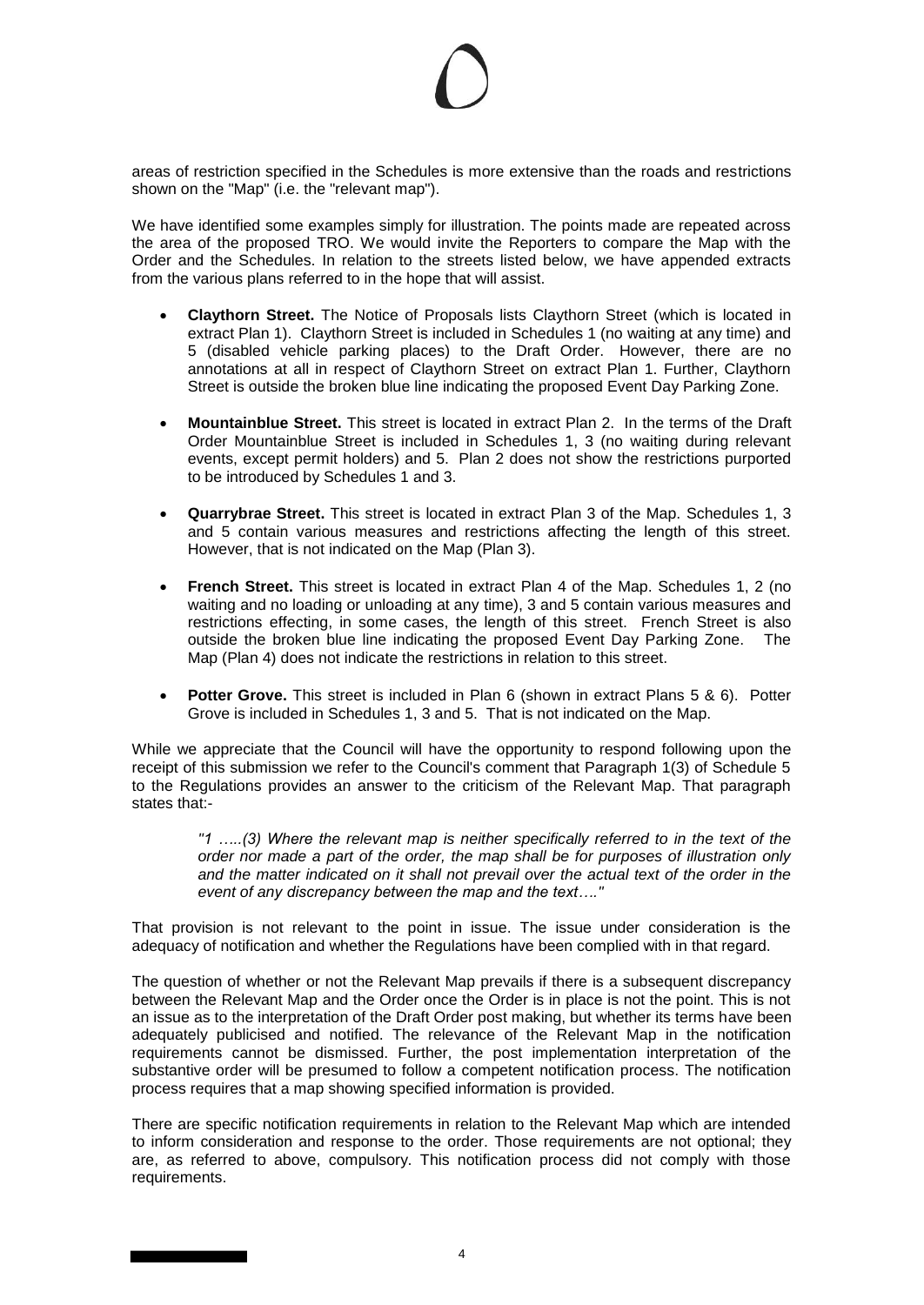It is, in our submission, unnecessary to say more to challenge the competency and adequacy of the notification procedure. However it is, nevertheless, worth noting that the absence of the required information has an adverse impact on the sufficiency and quality of the notification process. A review of the Relevant Map, which should be a more accessible document than the lengthy text of the Schedules, goes nowhere near communicating the proposed effect of the Order. Further, it is also worth noting that the information lacking in the Relevant Map does not relate to minor discrepancies but to a significant disconnect between the terms of the Schedule and the terms of the Relevant Map. That will, in our view, be obvious to the Reporters on a comparison of both.

It is worth noting also that the Relevant Map should also be available for inspection in relation to the Notice of a Public Hearing (paragraph 6 of Part II of Schedule 1 to the Regulations). Again, the available Map did not meet the requirements.

## 1.4 No Statement of General Effect

The Notice of Proposals requires to provide a "*statement of the general nature and effect of the order*" (paragraph 3 of Part I of Schedule 1 to the Regulations). In our submission the Notice of Proposals fails to do so.

This is a complex order comprising multiple control measures which apply in different combinations to different streets. The TRO proposes different types of control and a number of different measures within those categories of control.

It is not possible to ascertain even the general effect of the Draft Order in relation to the streets affected from the terms of the Notice of Proposals. The effect of the Draft Order cannot be ascertained from the Notice of Proposals; it is simply a list of different possible measures and a long list of streets with no way of ascertaining what the general effect of the order will be. It begs the question whether the general effect is to apply all measures to all streets or some measures to some streets. That difficulty aggravates the failure of the Map to indicate the effect of the proposed Order.

## 1.5 No Specification of Duration

The general effect of the Draft Order cannot be ascertained without clear indication of the periods during which it will have effect. There is no specification either in the Notice of Proposals or in the Draft Order of the period over which the Order will be effective or how that can be ascertained.

## 2. Effect of Notification Failures

The notification of the Draft Order is a pre-requisite to its making. We submit that, in light of the above issues, that the Council is required to undertake again the notification and publication obligations (as required in accordance with paragraphs 5 and 6 of the Regulations and associated Schedules) and must do so before proceeding further with the Order. Similarly, the notification of the Hearing process ought to be accompanied by appropriate information which, for the reasons specified in this submission, has not been provided.

Further, and separately, not only is the notification of updated information as required by the Regulations necessary to comply with them, it is also appropriate to allow confidence in the procedure adopted. Celtic expect that the Council will not wish to proceed with the traffic regulation order unless and until the public and consultees can be clear on the terms of the proposed order and confident that the correct information has been made available to those with an interest. As matters stand the information is unclear, the material placed on the website has been incorrect and the terms of the proposed order confusing.

The Council is, accordingly, invited to amend the materials relied upon in support and notification of the Draft Order in order to comply with the terms of the Regulations and,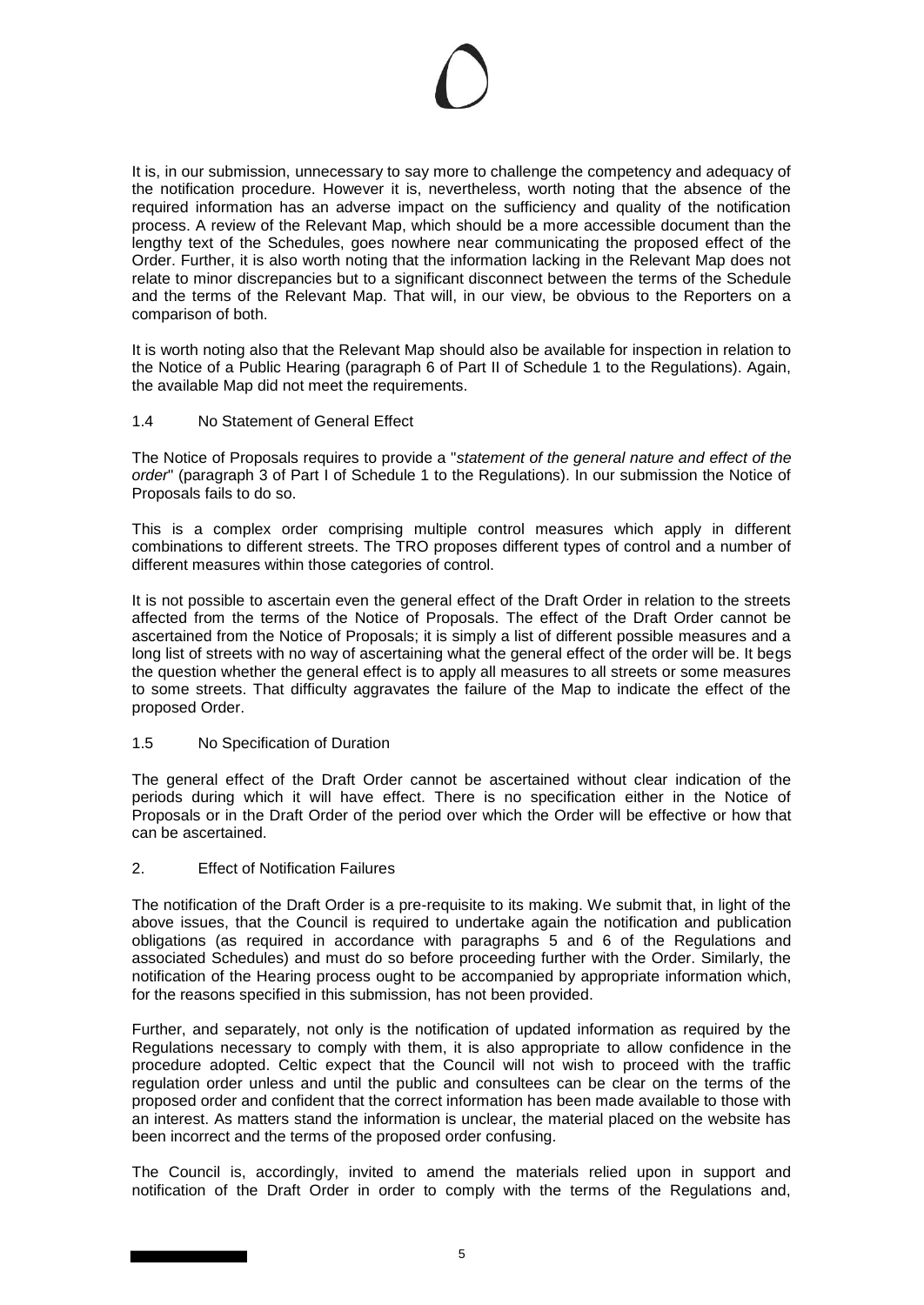thereafter, the follow the publication and notification provisions of the Regulations in reliance of the corrected information.

Until those steps are taken the making of the proposed Order and the Hearing should not be progressed.

Yours faithfully,



for Pinsent Masons LLP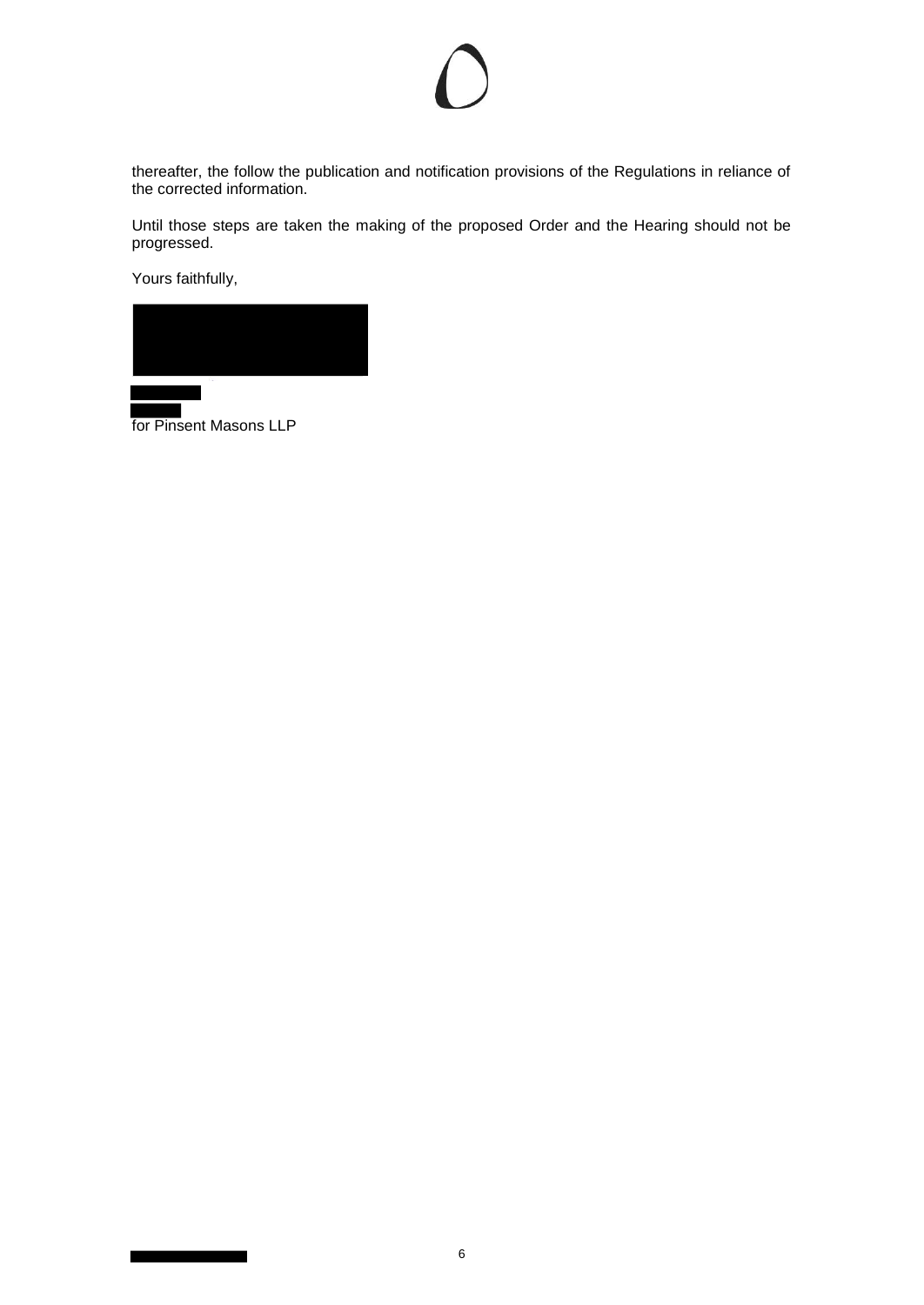# **Appendix**

# 1. **Claythorn Street**

This street is located in extract Plan 1



## 2. **Mountainblue Street**

This street is located in extract Plan 2

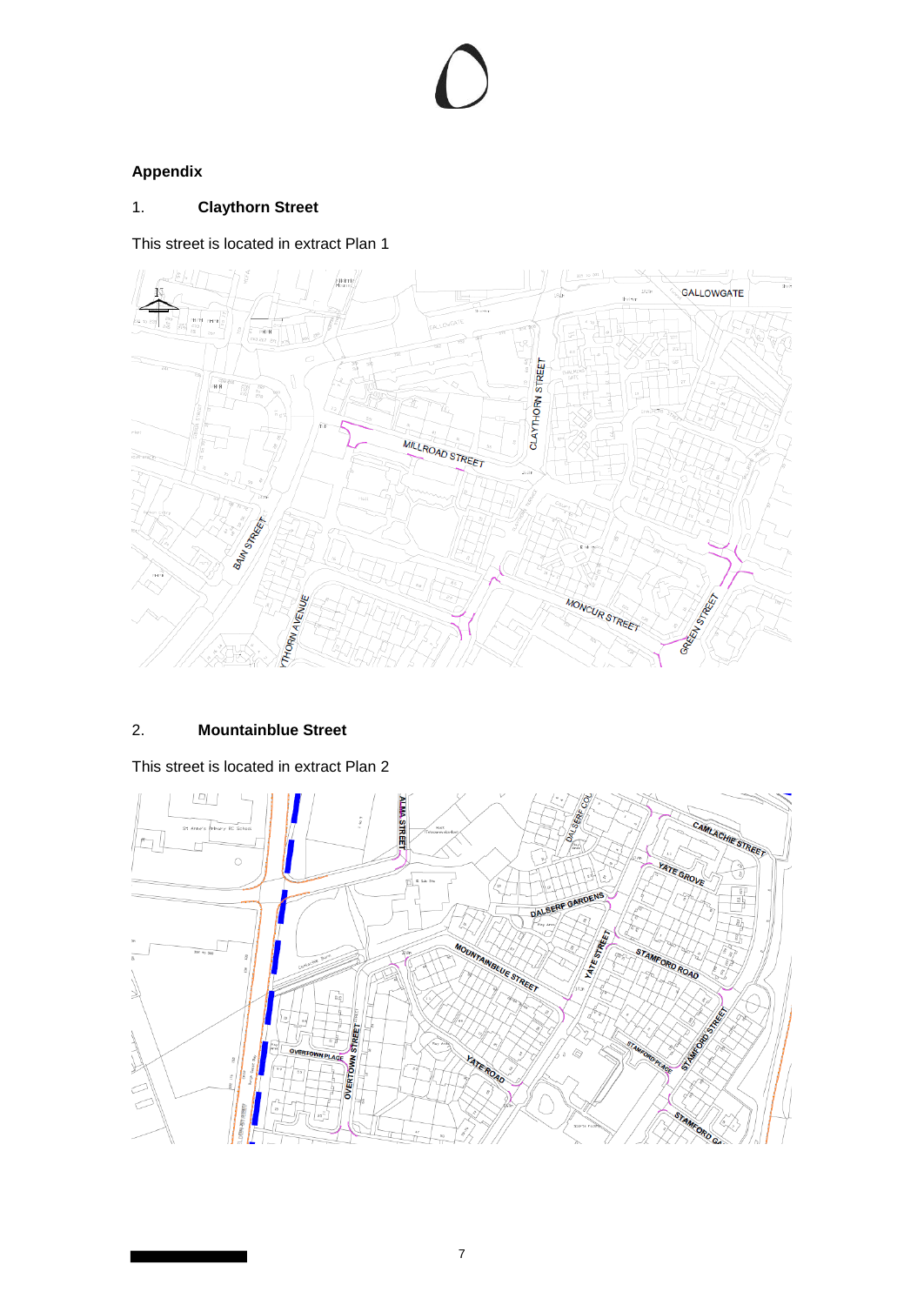# 3. **Quarrybrae Street**

This street is located in extract Plan 3



## 4. **French Street**

This street is located in extract Plan 4